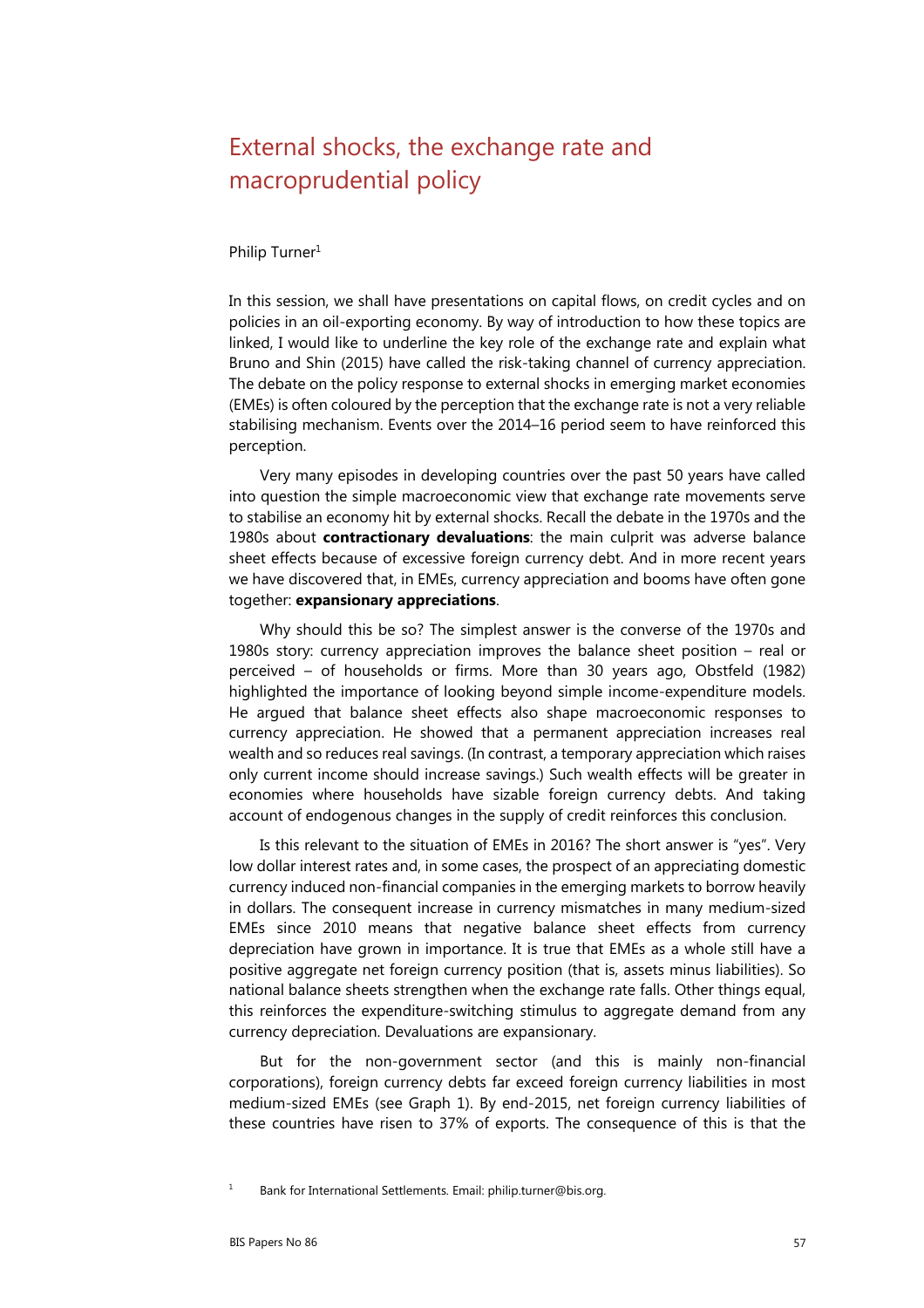balance sheets of EM firms worsen when the currency depreciates. Because of this, they tend to switch from dollar borrowing or increase forex hedging when they see their dollar revenues fall. Such firms may also decide to cut or delay investment. With currency mismatches, therefore, depreciation could induce balance-sheet-related reactions that are contractionary.

#### Net foreign currency assets of  $EMEs<sup>1</sup>$ As a percentage of exports Graph 1 Group  $A^3$  Group  $B^4$ Government + non-government 0  $-20$ Non-government<sup>2</sup>  $\overline{a}$ –60 –60 - 11 - 11  $\perp$ - 1  $1 - 1 - 1 - 1$  $-1$   $-1$   $-1$   $-1$ J.  $\blacksquare$ - 1 . . . . . . 96 97 98 99 00 01 02 03 04 05 06 07 08 09 10 11 12 13 14 15 96 97 98 99 00 01 02 03 04 05 06 07 08 09 10 11 12 13 14 15

1 For net foreign currency assets, outstanding positions of year-end. Calculated with aggregates of the economies listed in footnotes 3- 4. <sup>2</sup> Excluding the central bank and general government assets/liabilities where these can be identified separately. <sup>3</sup> Brazil, Chile, Colombia, the Czech Republic, Hungary, Indonesia, Malaysia, Mexico, Peru, the Philippines, Poland, South Africa, Thailand and Turkey. 4 China, Chinese Taipei, India, Korea and Russia.

Source: M Chui, E Kuruc and P Turner: "A new dimension to currency mismatches in the emerging markets - non-financial companies", *BIS Working Paper,* no 550, March 2016.

The strong rise in the dollar against other major reserve currencies from 2014 means that the balance sheet effect of currency depreciation has risen strongly (because debt is largely denominated in dollars) relative to the trade effect (because the currencies of many major export markets and of their competitors have also fallen). The recent BIS Annual Report (p 54, BIS 2016) provides tentative evidence that, for emerging economies, an equal depreciation of the debt-weighted exchange rate and the trade-weighted exchange rate may be initially contractionary. Hence the financial effects of currency depreciation related to currency mismatches can at first be stronger than the (expansionary) real economy effects.

### The Bernanke-Blinder model

The nature of the shock driving real currency appreciation matters. The most recent shock – which Franz Hamann is analysing in this session (see Gonzalez et al (2015)) – is the large and prolonged real terms-of-trade gains for exporters of commodities (and, since 2013, its reversal). This typically leads to nominal currency appreciation, which stimulates the supply of credit through several possible channels.

This channels are illustrated in Graph 2, which is based on Bernanke-Blinder's graph in their AER bank lending channel paper (this is in the top right quadrant), extended in a simple Mundell-Fleming framework linking the interest rate on  $\Omega$ 

60

120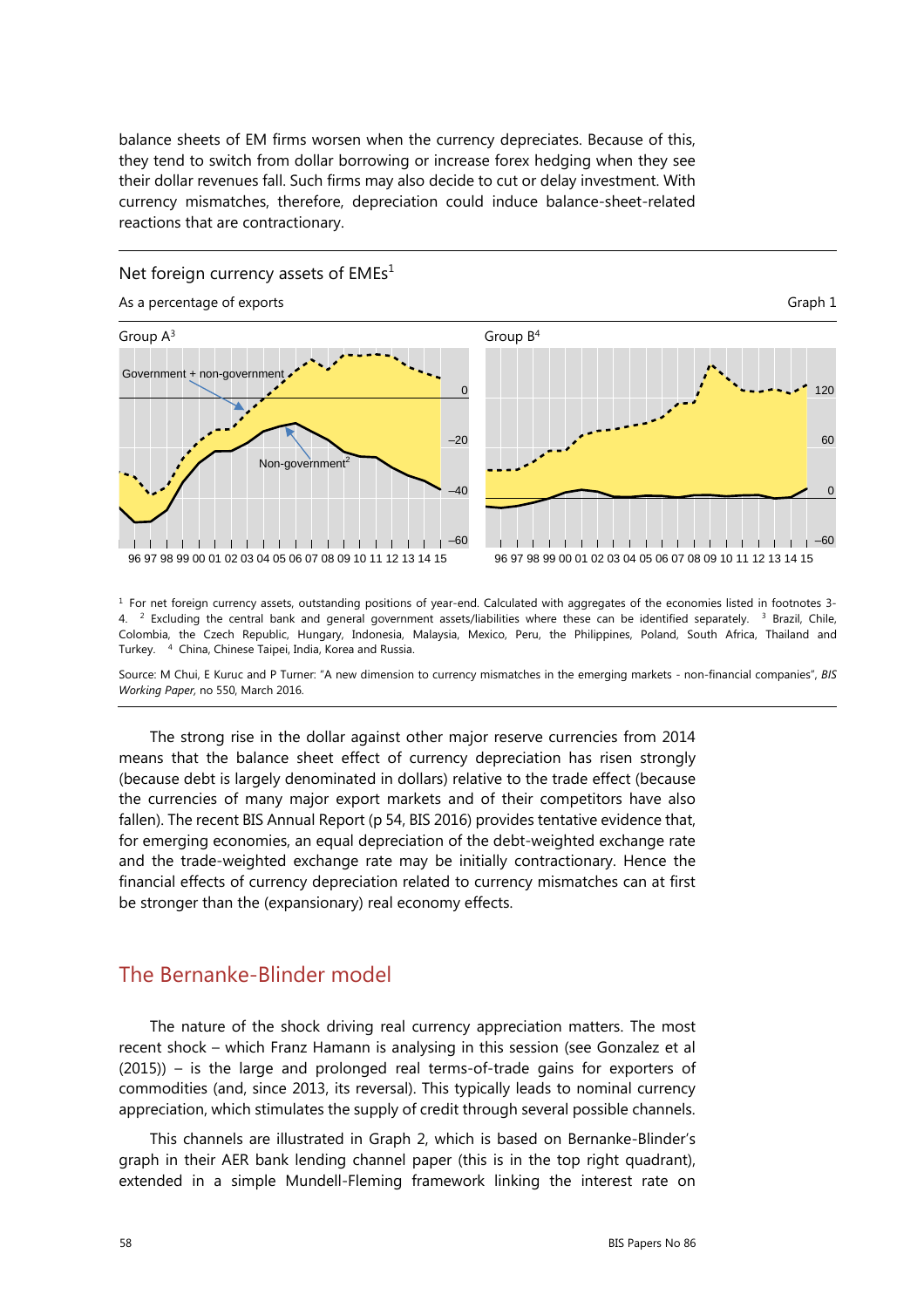domestic bonds (i) to the exchange rate (e). This seminal paper replaced the IS curve by a CC curve – "commodities and credit". They did this to allow for the impact on aggregate demand of changes in the willingness of banks to lend. They motivated this by changes in "the perceived riskiness of loans" – not a change in monetary policy. Their analysis indeed **holds monetary policy constant** (defined by constant money supply in their IS-LM framework). Hence the interest rate on bonds in their model is a market interest rate. It is not a simple function of the policy rate – but instead changes as the risk taking/risk assessments of banks change.



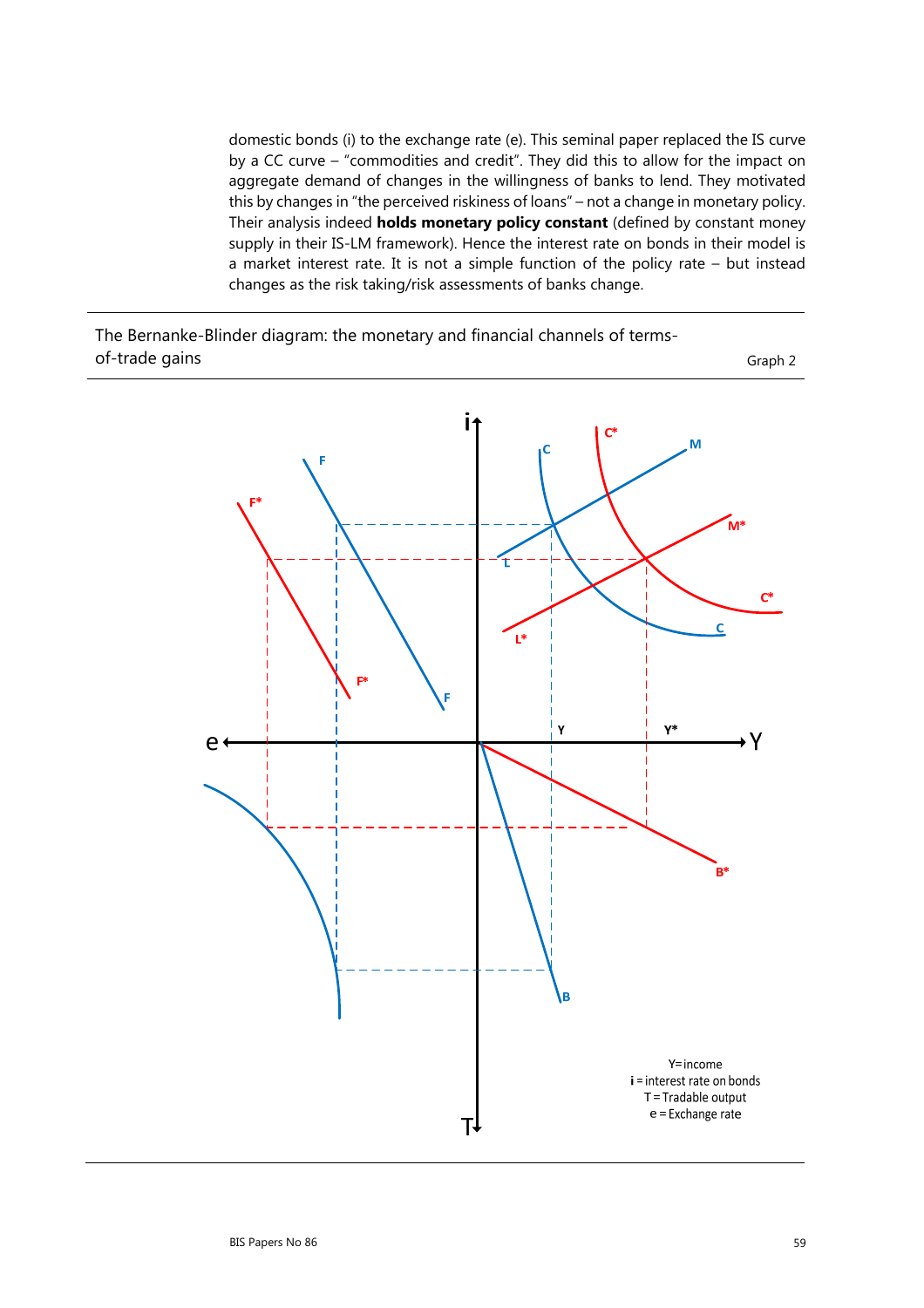This **endogeneity of the interest rate** on bonds is an essential assumption of the Bernanke-Blinder framework – allowing market rates to rise as risk-taking increases. This link between interest rates and risk-taking is crucial – but many macroeconomic analyses ignore it. The recent article of Blanchard et al (2015), for instance, made the opposite assumption. They assumed that monetary policy fixes the interest rate on bonds, which becomes an **exogenous policy variable**. Given the strong forces towards the convergence of real long-term rates in different currencies, this is a strong assumption. It is also unorthodox: normally central banks are thought to be able to control the short-term interest rate in their own currencies but not a market-determined rate such as the long-term rate.

In any event, their assumption means that capital inflows into local currency bonds do not drive down domestic long-term interest rates (which would have boosted domestic demand) but do lead to an appreciation of the real exchange rate (which is contractionary). Their conclusion that inflows into bonds are contractionary – reversing the standard Mundell-Flemming presumption for a country facing highly elastic capital flows – depends on the assumption that the local central bank faced with capital inflows can prevent the interest rate on domestic bonds from falling.

## The risk-taking channel of currency appreciation

Returning to the analysis of the most recent shock, there are at least 3 possible channels through which a large and prolonged terms-of-trade gain can increase aggregate demand.

- 1. *Increased domestic bank lending.* As their real incomes rise, households (especially those with foreign currency debts, common in EMEs) become better credit risks. This is represented by an outward shift in the CC curve (which is just the IS curve augmented for bank lending). Income (Y) and the interest rate on bonds (i) both rise along a given LM curve if money is held constant. In an open economy, a higher rate of interest on bonds induces capital inflows and leads to currency appreciation. This link is shown by the FF schedule.
- 2. *A decline in the country's risk premium.* The higher real value of expected future exports in effect gives the country increased collateral, making foreigners more willing to lend. Hofmann, Shim and Shin (2016) have shown how currency appreciation in EMEs is indeed associated with a decline in the country's risk premium (ie lower sovereign credit default swap spreads). A lower country risk premium moves the FF schedule leftwards, capital inflows rise and the exchange rate appreciates. The notion that the exchange rate and capital flows respond to return differentials, which goes back to Fleming, does not of course allow for the impact of slow-moving balance sheet effects (eg mounting debts) which ultimately reverse the appreciation.
- 3. *Monetary expansion*, in practice so often associated with increased foreign exchange intervention. In this diagram, the central bank is assumed to follow quite a restrictive policy by allowing the exchange rate to rise to keep the current account in balance (ie along the rays B and  $B*$  from the origin) as the terms of trade improve. The only expansionary aspect assumed is that the central bank intervenes to purchase foreign exchange as capital flows increase. Unless the central bank fully sterilises purchases by selling bonds, bank reserves will usually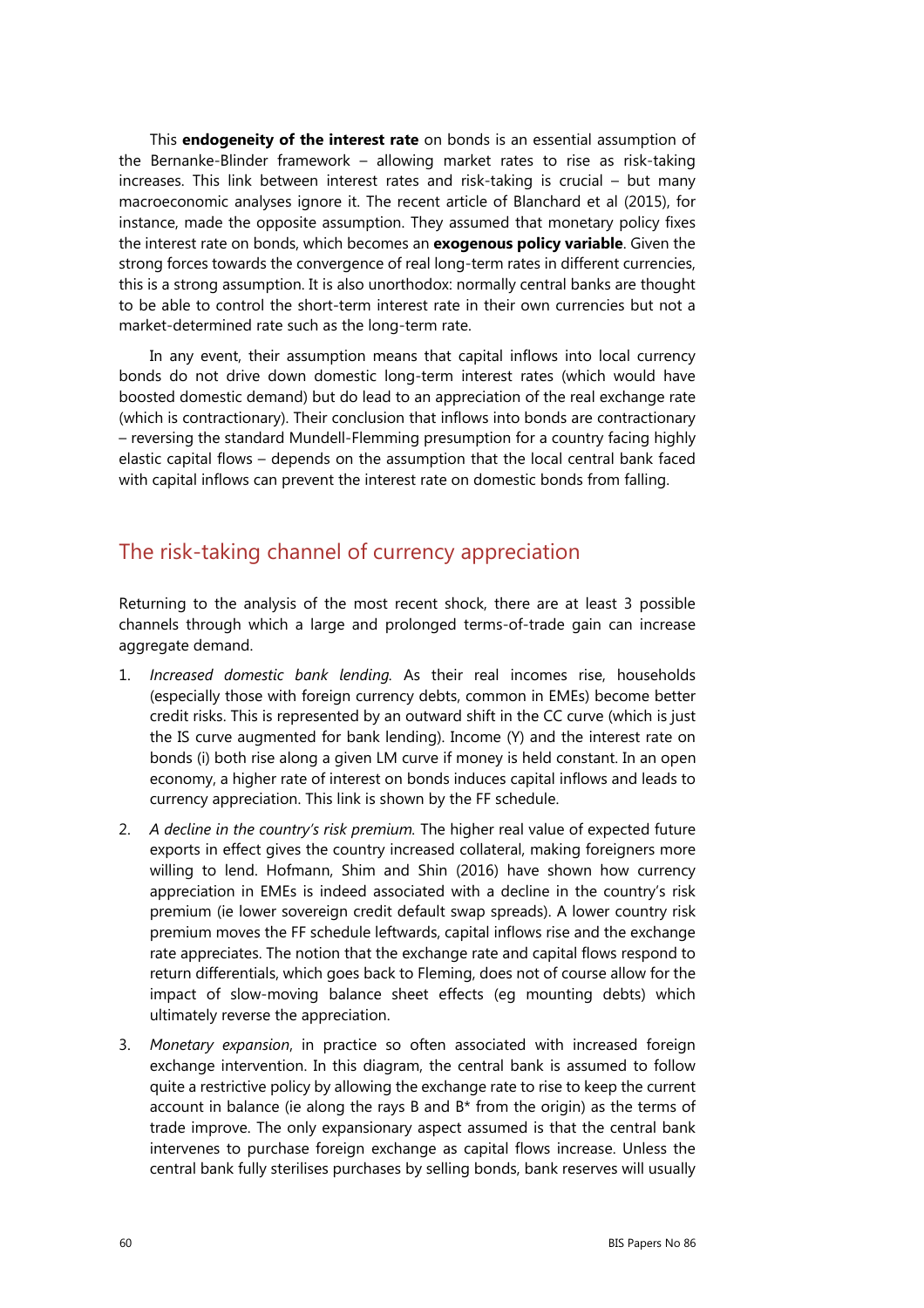rise and – without changes in reserve requirements or other policies – the banking system becomes more liquid. The LM curve shifts to the right. (In practice, even greater holdings of government bonds – not just reserves – make banks' balance sheets more liquid. Gadanecz et al (2014) find evidence that increased bank holdings of government bonds in EMEs has led to an expansion in bank credit to the private sector.)

The net result of these three channels is that income is higher but the interest rate of bonds is lower. Because of the terms-of-trade gain, the current account remains in balance at a higher level of real GDP. In a closed economy, by contrast, only the first channel is operative – increased bank lending as the perceived riskiness of loans decreases. This increases income – but it raises the interest rate on bonds.

It is of course possible that a strong competitiveness impact of real currency appreciation on net exports (moving the CC curve towards the origin) would reverse this result. Such competitiveness effects, however, take years to build up and may be weak in countries dependent on commodity exports.

In addition, do not forget that real currency appreciation (especially in a commodities boom) increases gross fixed capital formation. This would move the CC curve outwards – and reinforce the impact of credit expansion. For many commodity producers, this effect of increased fixed investment seems to dominate at least for a few years the demand-depressing effect of lower competitiveness. So capital inflows, the supply of credit and the exchange rate can all rise together – and interest rates fall – when the real terms of trade improve.

This process will ultimately reverse once the terms of trade declines. The spurt of new investment will in any case run out of steam. If this analysis is correct, policy makers have to cope for several years with expansionary appreciation. Then at some unknown point in the future they will grapple with a contractionary devaluation and terms-of-trade loss. As the exchange rate overshoots in a downward direction, consumers can become much too pessimistic about their future income. Banks overtighten lending standards and risk premia on domestic assets widen alarmingly.

Left to itself, the financial system accentuates these expansions and contractions. Hence there is a role for macroprudential policies. Several speakers have indeed addressed how macroprudential policies with an exchange rate dimension (such as limiting foreign currency borrowing, increasing reserve requirements, capital flow management policies etc) can support (and perhaps reduce reliance on) foreign exchange intervention because they limit credit expansion and put downward pressure on the exchange rate (Pereira da Silva and Harris (2012)).

This analysis also applies to industrial countries receiving large capital inflows (with a current account deficit) and facing unwanted currency appreciation pressures. A rise in house prices is the classic ingredient of such credit-financed booms. But raising short-term interest rates will do little to counter this. But higher rates will usually attract capital inflows and add to currency appreciation. This can further fuel credit growth. To cool housing market pressures, the Reserve Bank of New Zealand (see Hargreaves (2016) in this volume) recently introduced macroprudential measures which allowed the central bank "to delay the tightening of interest rates, thereby reducing the incentive for any additional capital inflows into the New Zealand dollar" (Wheeler (2014)).

To conclude, the exchange rate and the interest rate on local currency bonds are key **endogenous** variables in the transmission of external shocks (financial and real)